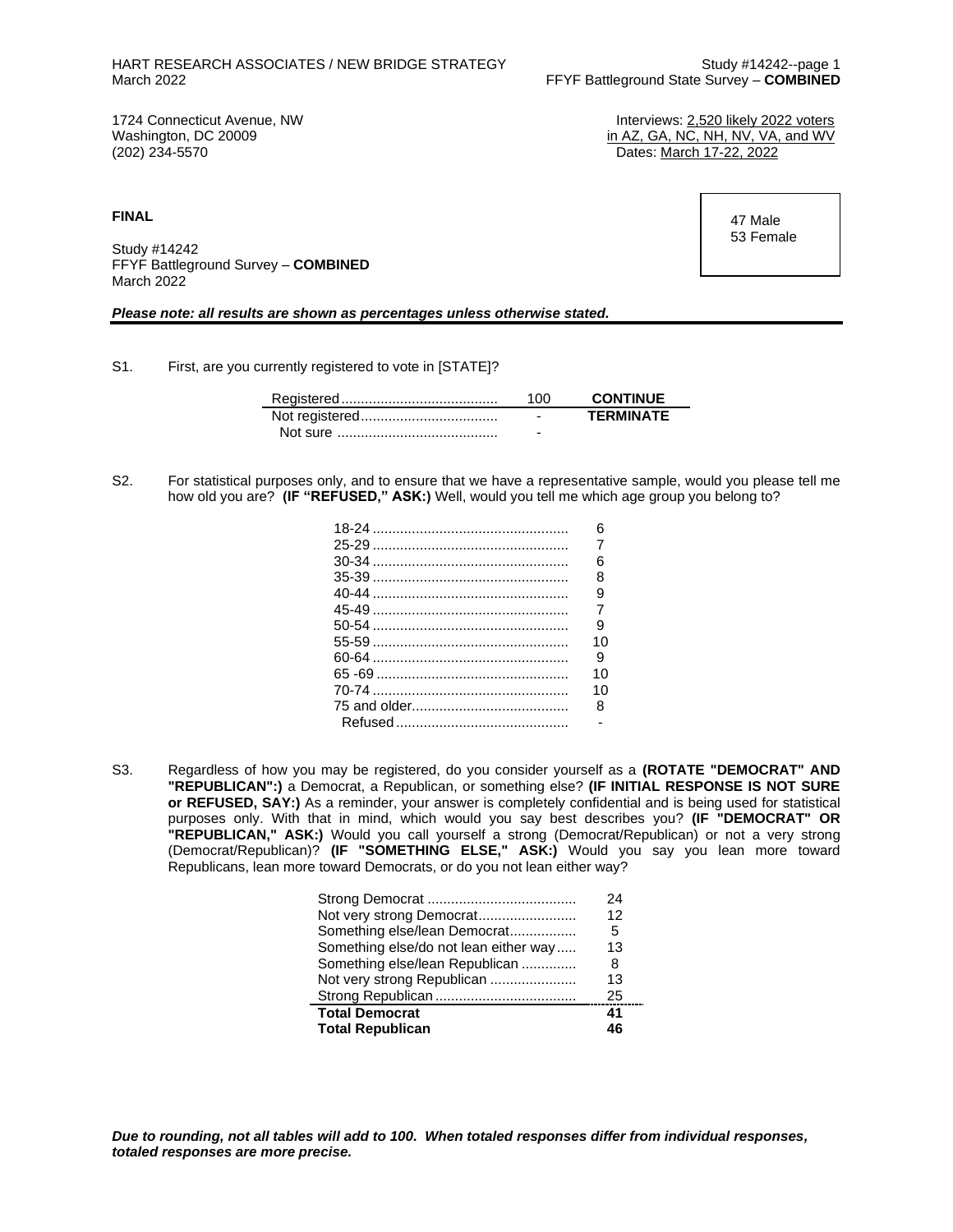S4a. Some of the people did not vote in the 2020 election for president and other offices because they were too busy, didn't like any of the choices, or for some other reason. What about you? Did you vote in the 2020 election for president?

| Yes, voted       | 98 | <b>Skip to QS5a</b> |
|------------------|----|---------------------|
| No. did not vote |    | <b>CONTINUE</b>     |
|                  | -  |                     |

## **(ASK ONLY OF RESPONDENTS WHO SAY 'NO, DID NOT VOTE' OR 'NOT SURE' IN QS4a.)**

S4b. Were you already registered to vote at the time of the November 2020 presidential election, or did you register to vote after the November 2020 election?

| Registered to vote at the time of the November 2020 election | <b>Service</b> | <b>TFRMINATF</b> |
|--------------------------------------------------------------|----------------|------------------|
| Registered to vote after the November 2020 election          | 92.            | <b>CONTINUE</b>  |
|                                                              |                |                  |

S5. And to ensure that we have a representative sample, would you please tell me whether you are of Hispanic, Latino, or Spanish origin? And again, for statistical purposes only, what is your race--white, Black or African American, Asian or Pacific Islander, Native American or American Indian, or something else?

|                                 | 73 |
|---------------------------------|----|
| Black/African American          | 13 |
| Hispanic/Latino/Spanish origin  | 8  |
| Asian/Pacific Islander          | 4  |
| Native American/American Indian | 1  |
|                                 | 2  |
| Not sure/refused                |    |

S6. Which of the following best describes your current employment situation?

|                                                | 50.            |
|------------------------------------------------|----------------|
| Employed part time (less than 35 hours a week) | 9              |
| Laid off/unemployed but looking for work       | $\overline{4}$ |
|                                                | 5              |
|                                                |                |
|                                                |                |
|                                                | 27             |
|                                                |                |

1. How big of a problem do you think each of the following is in the United States today--a very big problem, a pretty big problem, somewhat of a problem, or not really a problem?

*THIS TABLE HAS BEEN RANKED BY THE PROPORTION WHO SAY VERY OR PRETTY BIG PROBLEM*

|                                                                                           | Total<br>Big<br><b>Problem</b> | Very Big<br>Problem | Pretty<br>Big<br>Problem | Somewhat<br>Of A<br>Problem | <b>Not</b><br>Really A<br><b>Problem</b> | Not<br>Sure |
|-------------------------------------------------------------------------------------------|--------------------------------|---------------------|--------------------------|-----------------------------|------------------------------------------|-------------|
| The cost of living for families, including the cost of<br>rent, groceries, and child care | 90                             | 67                  | 23                       | 9                           |                                          |             |
|                                                                                           | 74                             | 51                  | 23                       | 17                          | 6                                        |             |
|                                                                                           | 74                             | 47                  | 27                       | 17                          | 6                                        |             |
| The pace of economic recovery from the                                                    | 67                             | 39                  | 28                       | 23                          | 8                                        |             |
| Extreme weather and other effects of climate                                              | 48                             | 28                  | 20                       | 25                          | 25                                       |             |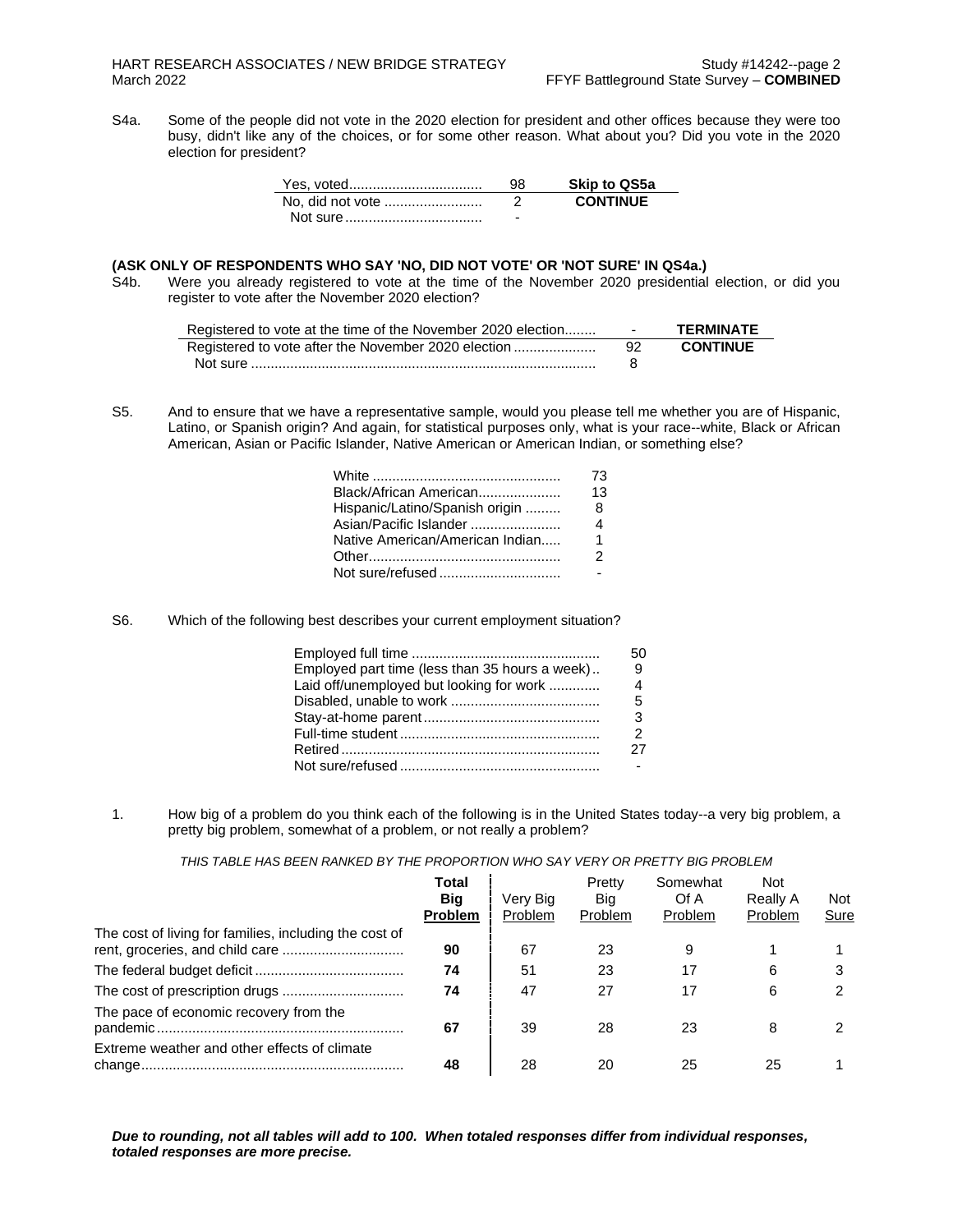2. As you may know, Congress is considering legislation that would lower the cost of prescription drugs, address climate change by increasing the use of clean energy, and make child care more available and more affordable for families. Do you favor or oppose Congress passing legislation like this? **(IF 'FAVOR' OR 'OPPOSE,' ASK:)** And is that strongly or somewhat (favor/oppose)?

| Favor-strongly      | 18 |
|---------------------|----|
|                     | 28 |
| Oppose-somewhat     | 10 |
| Oppose-strongly     | 11 |
|                     | З  |
| <b>Total Favor</b>  | 76 |
| <b>Total Oppose</b> | 21 |

3. How important do you think it is that this legislation do each of the following things?

**(READ ITEM)**--do you think that it is very important, pretty important, not that important, or not important at all that the legislation do this?

## *THIS TABLE HAS BEEN RANKED BY THE PROPORTION WHO SAY VERY OR PRETTY IMPORTANT*

|           |           |           |           | Not           |      |
|-----------|-----------|-----------|-----------|---------------|------|
| Total     | Verv      | Pretty    | Not That  | Important     | Not  |
| Important | Important | Important | Important | <u>At All</u> | Sure |
| 92        | 60        | 31        |           |               |      |
| 81        | 45        | 36        |           |               |      |
| 66        |           | 25        |           |               |      |
|           |           |           |           |               |      |

4. Which of the following statements do you agree with more?

| This legislation should NOT include making child care more available and affordable because the    |    |
|----------------------------------------------------------------------------------------------------|----|
| This legislation SHOULD include child care because it will make the cost of living more affordable | 70 |
|                                                                                                    |    |

5a. Do you think that helping to open more child care and early learning programs and lowering child care costs for families are a good investment or bad investment of taxpayers' money? **(IF 'GOOD' OR 'BAD' ASK:)** And do you think that this is a very or somewhat (good/bad) investment?

| Very good investment         | 43 |
|------------------------------|----|
| Somewhat good investment     | 33 |
| Somewhat bad investment      | 14 |
| Very bad investment          | 8  |
|                              | 2  |
| <b>Total Good Investment</b> | 77 |
| <b>Total Bad Investment</b>  | 22 |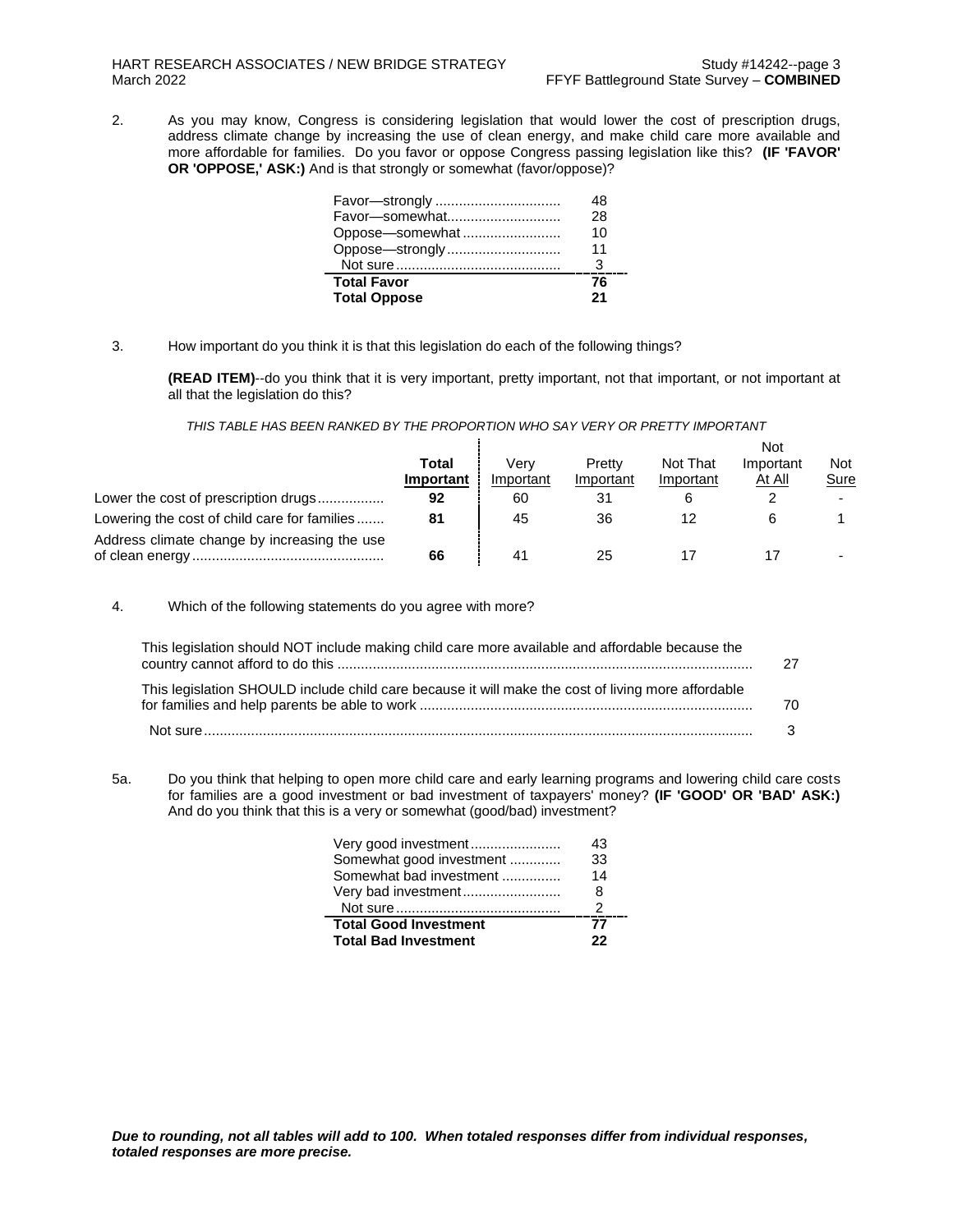5b. Right now there are tens of thousands of parents across the country who need child care for their young children but who are unable to get it, because there is a shortage of child care programs and many of those that do exist are too expensive for families to afford.

Which of the following statements do you agree with more when it comes to the high cost and shortage of child care?

| The high cost and shortage of child care will get better on its own, without action from                                                          | 36 |
|---------------------------------------------------------------------------------------------------------------------------------------------------|----|
| The only way child care will be affordable and meeting demand is if the government<br>takes action to ensure it is………………………………………………………………………………… | 61 |
|                                                                                                                                                   |    |

### 6. Do you think federal government spending in general is...?

| 59 |
|----|
| 20 |
| 18 |
| 3  |
|    |

7. Do you have any children under the age of 18? **(IF "REFUSED," READ:)** Just as a reminder, this interview is completely confidential.

|           |   | SKIP TO Q.8b/c  |
|-----------|---|-----------------|
|           |   | <b>CONTINUE</b> |
| Not sure. | - |                 |

#### 8abc. From what you know, at any point in the past several years have any of the following had trouble finding child care for their children?

|                                    | <b>Had Trouble</b> | Did Not Have    |            |
|------------------------------------|--------------------|-----------------|------------|
|                                    | Finding            | Trouble Finding | <b>Not</b> |
|                                    | Childcare          | Childcare       | Sure       |
|                                    | 34                 | 64              |            |
| Any of your coworkers **           | 43                 | 39              | 18         |
| A friend or family member of yours | 38                 | 49              | 14         |

\* Asked only of respondents who say they have kids under age 18 in Q7.

\*\* Asked only of respondents who are employed full or part time in QS6.

### **(ASK ONLY OF RESPONDENTS WHO SAY 'YES' TO Q8a, Q8b, or Q8c.)**

9. Thinking about any of the people you know who had trouble finding child care in the past several years, did it cause them major problems, some problems, or no real problems?

| Major problems   | 41            |
|------------------|---------------|
| Some problems    | 56.           |
| No real problems | $\mathcal{B}$ |
|                  | 1             |

### **(ASK ONLY OF RESPONDENTS WHO SAY 'YES' TO COWORKERS IN Q8b.)**

10a. Thinking specifically about your coworkers, when they had trouble finding child care, did this affect their ability to work?

| Yes, affected their ability to work      | 90 |
|------------------------------------------|----|
| No, did not affect their ability to work | 10 |
|                                          | -  |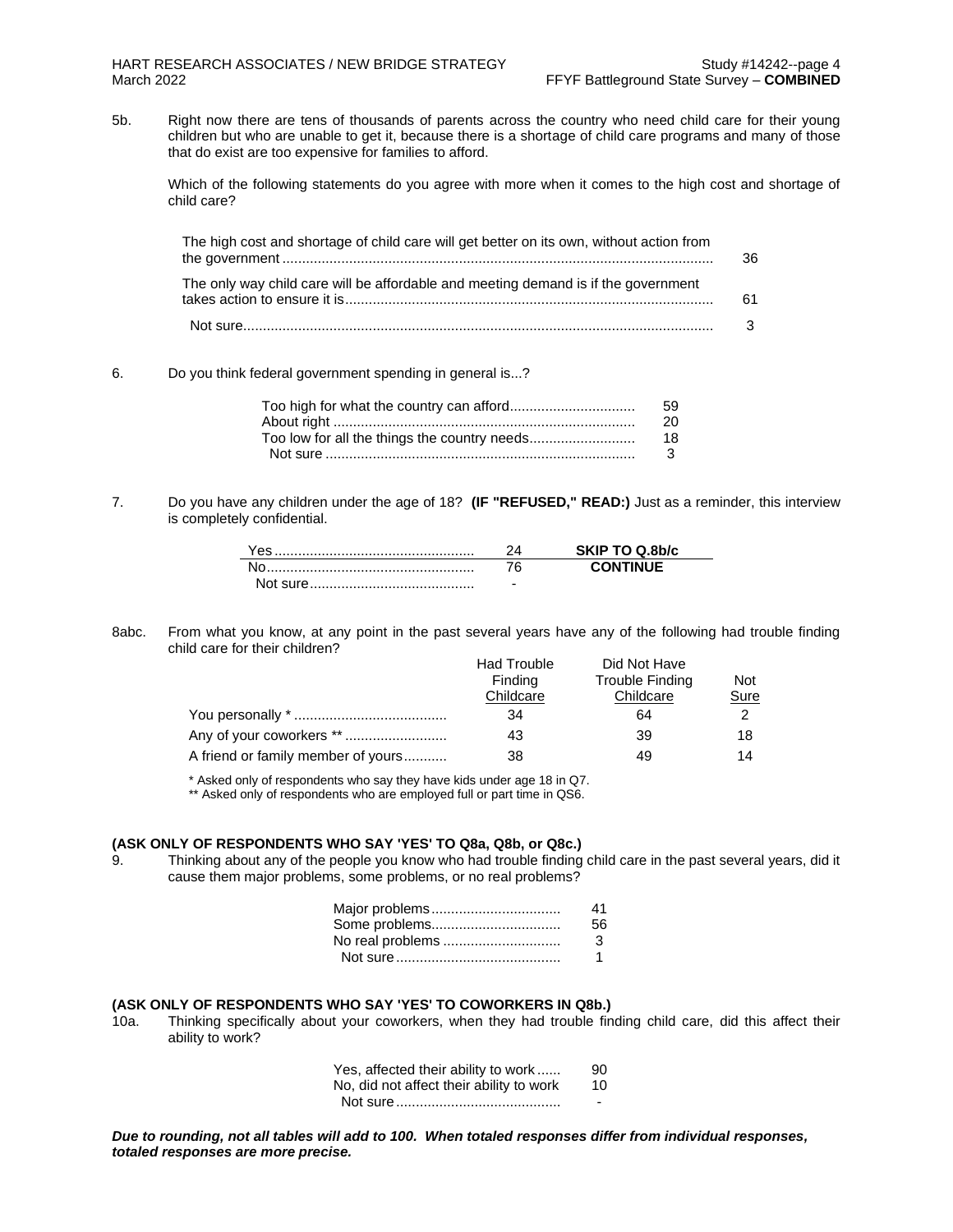# **(ASK ONLY OF RESPONDENTS WHO SAY 'YES' TO COWORKERS IN Q8b.)**

Did it have an impact on your work or on your company?

| Yes, had an impact on my work or company         | 69.                      |
|--------------------------------------------------|--------------------------|
| No, did not have an impact on my work or company | -31                      |
|                                                  | $\overline{\phantom{a}}$ |

11. I am going to read you a few short statements for why lowering the cost of child care SHOULD be included in the legislation we have been discussing. Please indicate whether you think this is a very convincing, somewhat convincing, not that convincing, or not at all convincing reason for including making child care affordable in this legislation.

*THIS TABLE HAS BEEN RANKED BY THE PROPORTION WHO SAY VERY OR SOMEWHAT CONVINCING*

|                                                                                                                                                                   | Total<br><b>Convincing</b> | Very<br>Convincing | Somewhat<br>Convincing | Not That<br>Convincing | Not<br>Convincing<br>At All | Not<br>Sure |
|-------------------------------------------------------------------------------------------------------------------------------------------------------------------|----------------------------|--------------------|------------------------|------------------------|-----------------------------|-------------|
| It will help families make ends meet at a time when<br>many parents are struggling with other essential                                                           | 79                         | 47                 | 32                     | 11                     | 9                           |             |
| It will provide stable, high-quality care and learning<br>for millions of young children at a time in their lives<br>when brain development and stability is most | 75                         | 43                 | 32                     | 13                     | 11                          |             |
| It will strengthen the economy over the long term<br>by ensuring that parents who need to work have<br>affordable, reliable, high-quality care for their          | 75                         | 43                 | 31                     | 14                     | 11                          |             |
| It will help millions of women who were forced to<br>leave their jobs because of the pandemic to get                                                              | 73                         | 43                 | 30                     | 14                     | 12                          |             |
| It will strengthen the education system because<br>children will start kindergarten better prepared to                                                            | 71                         | 39                 | 33                     | 15                     | 13                          |             |
| It will reduce shortages and long waitlists for child<br>care in communities across the country, in part by<br>raising wages for child care teachers so that they | 71                         | 33                 | 37                     | 17                     | 12                          |             |
|                                                                                                                                                                   |                            |                    |                        |                        |                             |             |

<sup>12.</sup> Now I will read you a few more statements. This time please tell me whether you strongly agree, somewhat agree, somewhat disagree, or strongly disagree with each one.

*THIS TABLE HAS BEEN RANKED BY THE PROPORTION WHO SAY STRONGLY OR SOMEWHAT AGREE*

|                                                                                                                                                         | Total<br>Agree | Strongly<br>Agree | Somewhat<br>Agree | Somewhat<br><b>Disagree</b> | Strongly<br><b>Disagree</b> | <b>Not</b><br>Sure |
|---------------------------------------------------------------------------------------------------------------------------------------------------------|----------------|-------------------|-------------------|-----------------------------|-----------------------------|--------------------|
| Caring for young children is not a partisan issue,<br>so Democratic AND Republican members of<br>Congress should support making child care more         | 77             | 49                | 28                | 12                          | 11                          |                    |
| Your community would benefit from having child<br>care be more available and affordable                                                                 | 77             | 45                | 33                | 12                          | 10                          |                    |
| Making child care more available and affordable<br>will help the economy recover from the pandemic                                                      | 73             | 44                | 30                | 13                          | 13                          |                    |
| Ensuring that tens of thousands of parents with<br>young children are able to work is as important as<br>dealing with prescription drug costs and clean | 72             | 38                | 33                | 15                          | 12                          |                    |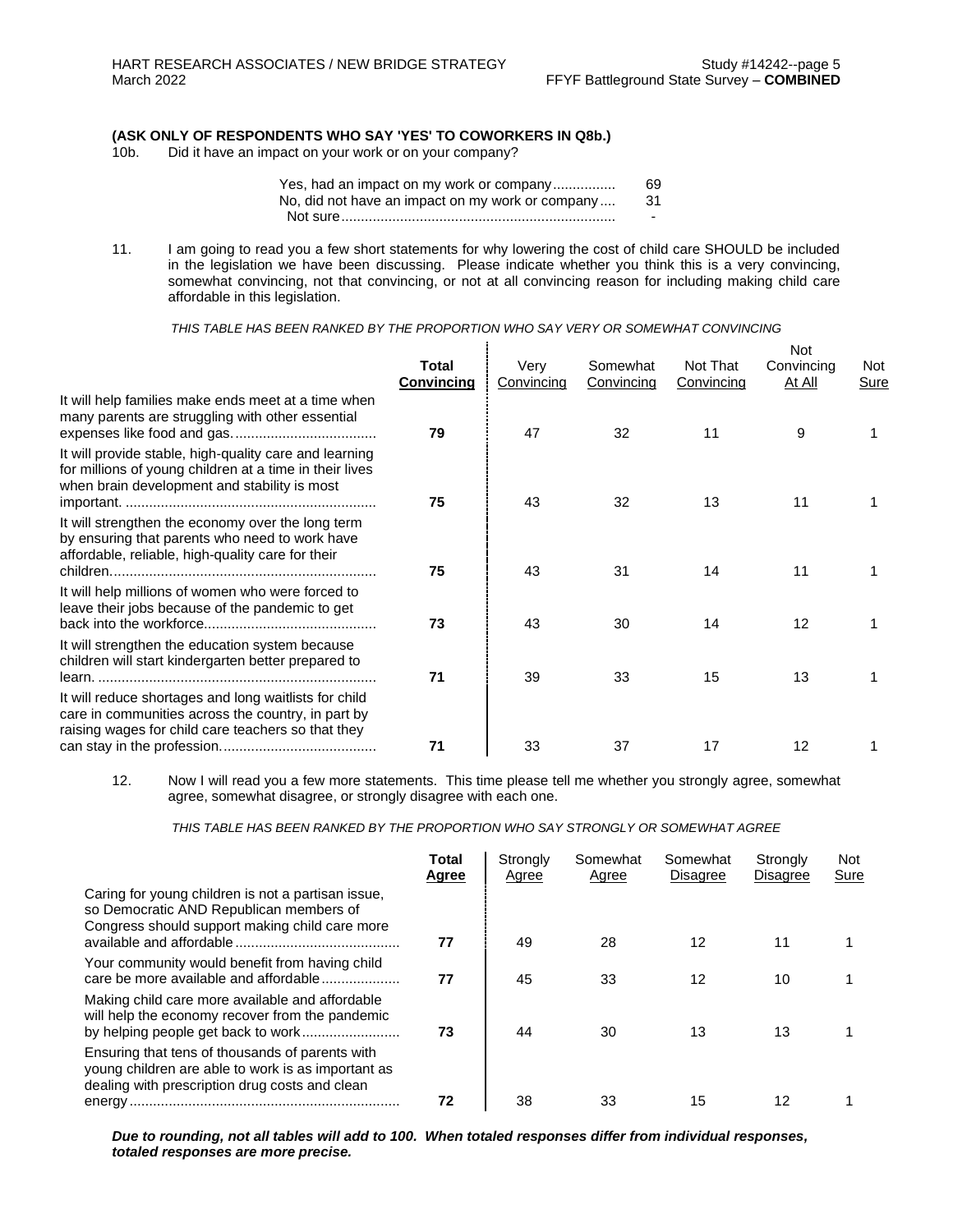13. If your member of Congress votes to pass this federal funding legislation and it does NOT include making child care more available and affordable for families, how would this make you feel about your member of Congress?

| 29 |  |
|----|--|
| 66 |  |
| 5  |  |
| 8  |  |
| 21 |  |
| 51 |  |
| 15 |  |
|    |  |

## **(ASK ONLY OF RESPONDENTS WHO SAY "UPSET" OR "DISAPPOINTED" IN Q13 IN AZ, GA, NC, AND VA.)**

14a. Please explain why you would be (upset with/disappointed in) your member of Congress if they did not include funding for child care in this legislation.



## **(ASK ONLY OF RESPONDENTS WHO SAY "PLEASED" OR "HAPPY" IN Q13 IN AZ, GA, NC, AND VA.)**

14b. Please explain why you would be (pleased/happy) with your member of Congress if they did not include funding for child care in this legislation.

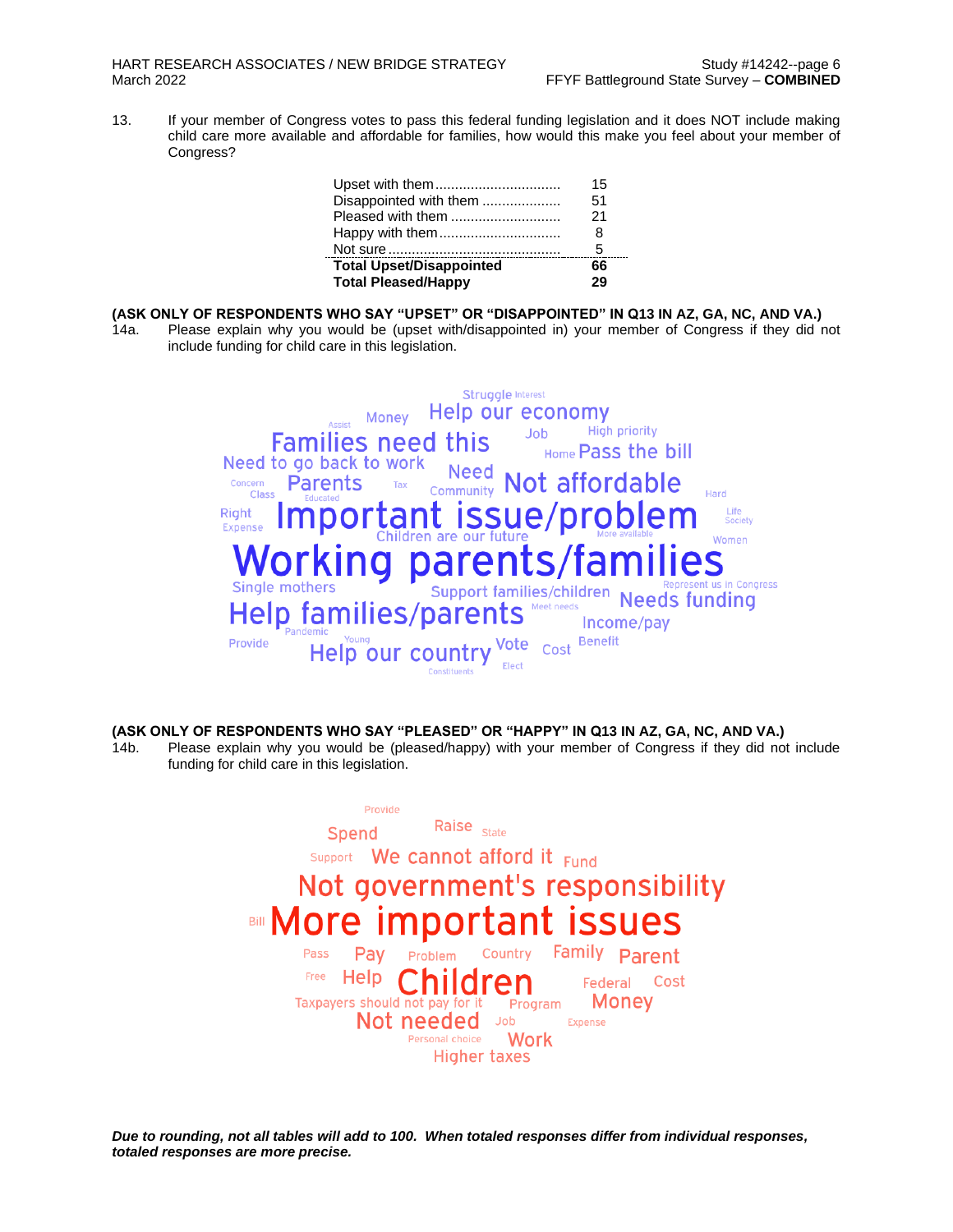### **These last few questions are for statistical purposes only.**

F1. What is the last grade that you completed in school? **(INTERVIEWER: IF INITIAL RESPONSE IS "NOT SURE" OR REFUSED, SAY:)** As a reminder, your answer is completely confidential and is being used for statistical purposes only.

|                                                  | 26             |
|--------------------------------------------------|----------------|
|                                                  | 18             |
| Vocational training/2-year college               | 12             |
| 4-year college/bachelor's degree                 | 23             |
| Some postgraduate work, no degree                | $\overline{2}$ |
| 2 or 3 years' postgraduate work/master's degree. | 12             |
|                                                  | 3              |
|                                                  | 1              |

F2. Thinking about your general approach to issues, do you consider yourself to be liberal, middle of the road, or conservative? **(IF "LIBERAL" OR "CONSERVATIVE," ASK:)** Do you consider yourself to be very (liberal/conservative) or somewhat (liberal/conservative)?

| Total Liberal         | 22 |  |
|-----------------------|----|--|
| Very conservative     | 19 |  |
| Somewhat conservative | 17 |  |
| Middle of the road    | 41 |  |
| Somewhat liberal      | 11 |  |
|                       | 11 |  |
|                       |    |  |

## **(ASKED ONLY OF THOSE WHO SAY THEY VOTED IN QS4a. INCLUDE HAWKINS ONLY IN STATES WHERE HE WAS ON THE BALLOT.)**

F3. Which candidate did you vote for in the election for president between Joe Biden, the Democrat, Donald Trump, the Republican, (or) Jo Jorgensen, the Libertarian, or Howie Hawkins, the Green Party candidate ?

| Joe Biden, the Democrat        | 47 |
|--------------------------------|----|
| Donald Trump, the Republican   | 50 |
| Jo Jorgensen, the Libertarian  | 2  |
| Howie Hawkins, the Green Party |    |
|                                |    |
| Not sure/refused               |    |

F4. Which of the following best describes the area where you live?

| 20             |
|----------------|
| 41             |
| 15             |
| 23             |
| $\overline{1}$ |